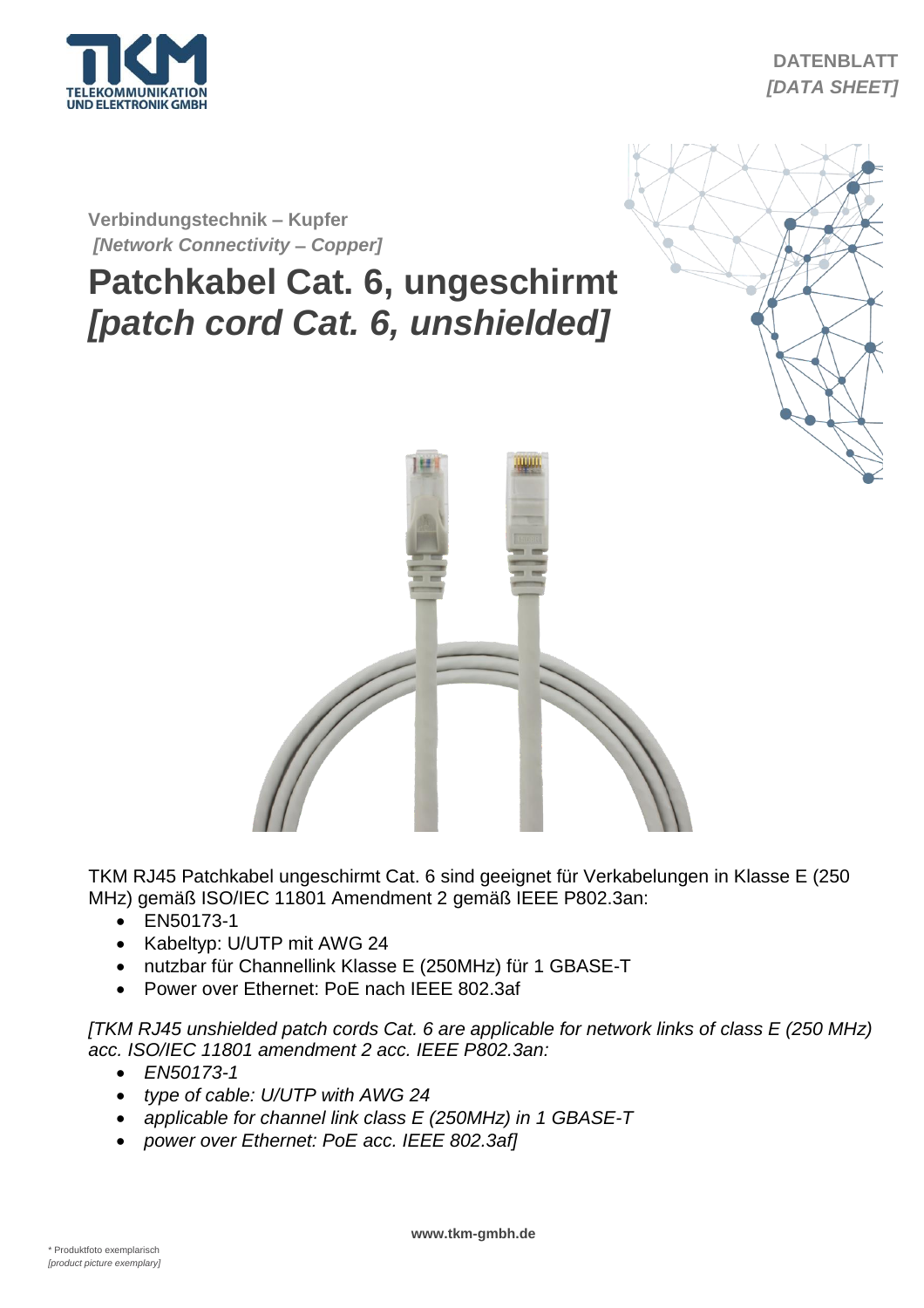## **Technische Daten** *[technical data]*

| <b>Eigenschaften RJ45 Stecker</b><br>[characteristics RJ45 connector] |                                                                                    |         |  |
|-----------------------------------------------------------------------|------------------------------------------------------------------------------------|---------|--|
| <b>Farbe Steckerfront</b><br>[colour of connectors front]             | Transparent, nicht farbig<br>[transparent, uncoloured]                             |         |  |
| <b>Material Steckerfront</b><br>[material connectors front]           | PC - Polycarbonat                                                                  |         |  |
| <b>Material Kontakte</b><br>[contact material]                        | Phosphorkupfer<br>[phosphor copper]                                                |         |  |
| <b>Material Knickschutz</b><br>[material of boot]                     |                                                                                    |         |  |
| Material<br>[material]                                                | Kappe - PVC (Polyvinylchlorid) umspritzt<br>[cap - PVC (polyvinylchlorid) moulded] |         |  |
| <b>Farbe Knickschutz</b><br>[colour boot]                             | In der Kabelfarbe<br>[in the colour of the cable]                                  |         |  |
| <b>Brandschutz</b><br>[fire performance]                              | n.a.                                                                               |         |  |
| Für Kategorie / Klasse<br>[for category / class]                      | Cat. 6                                                                             | Class E |  |
| <b>Sonstige Daten</b><br>[other data]                                 |                                                                                    |         |  |
| Anzahl Kontakte<br>[QTY of contacts]                                  | 8                                                                                  |         |  |